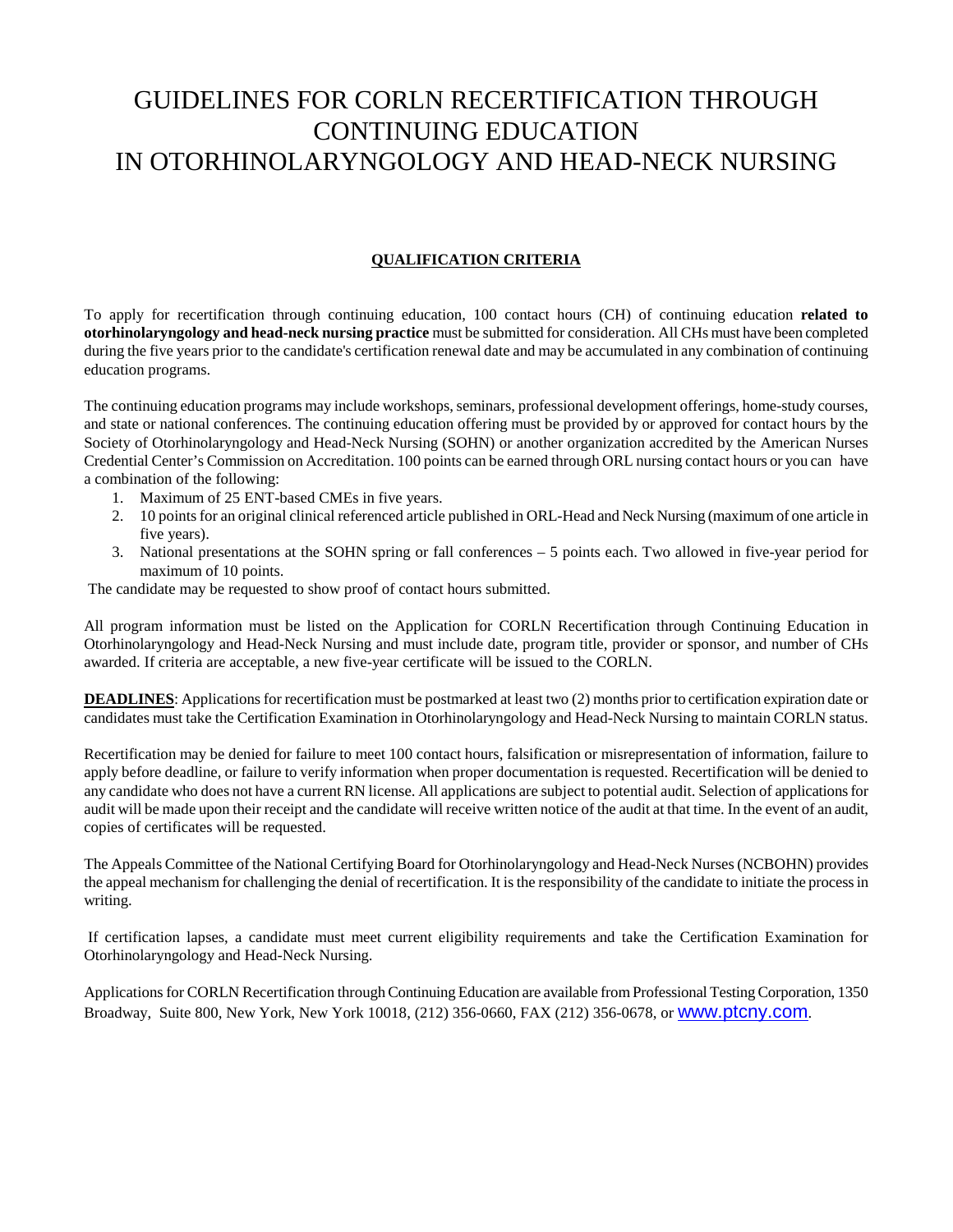### **COMPLETION OF APPLICATION**

*NOTE: A # 2 pencil or black or blue ink may be used to complete the Application.*

### **PAGES 1 and 2**

In the **Candidate Information Box** on page 1 of the Application, print your name, complete address and telephone numbers in the rows of empty boxes, as shown in the marking sample.

**IMPORTANT**: At the bottom of the Candidate Information box, indicate the date(s) of your original NCBOHN certification and (if applicable) recertification, then enter your RN license information, including State and expiration date.

The **Eligibility and Background Information Box** beginning on page 1 of the Application contains a series of questions identified by the letters A, B, C, D, etc. Fill in the oval that reflects your response to each question. *NOTE: All questions must be answered*.

 Be certain to fill the corresponding ovals completely. Do not make x's, dots, circles, or check marks, but fill the oval completely making your marks dark.

**OPTIONAL INFORMATION:** The information requested on page 2 relating to race, age and gender is optional. It is requested to assist in complying with equal opportunity guidelines. It will be used only in statistical summaries and will in no way affect your recertification.

**CANDIDATE SIGNATURE:** Sign and date the application in the space provided on page 2.

### **PAGES 3 and 4**

Following the directions on pages 3 and 4, complete Sections A and B in full.

Sign and date the authorizing statement in Section C on page 4. *NOTE: Unsigned applications will not be accepted.* Mail the completed application with the appropriate fee to:

### **CORLN RECERTIFICATION Professional Testing Corporation 1350 BROADWAY, SUITE 800 NEW YORK, NY 10018**

### **FEES**

Application fee for CORLN Recertification through Continuing Education in Otorhinolaryngology and Head-Neck Nursing:

### **MAKE CHECK OR MONEY ORDER PAYABLE TO:**

### **PROFESSIONAL TESTING CORPORATION**

Note: There will be **no** refunds of recertification application fees.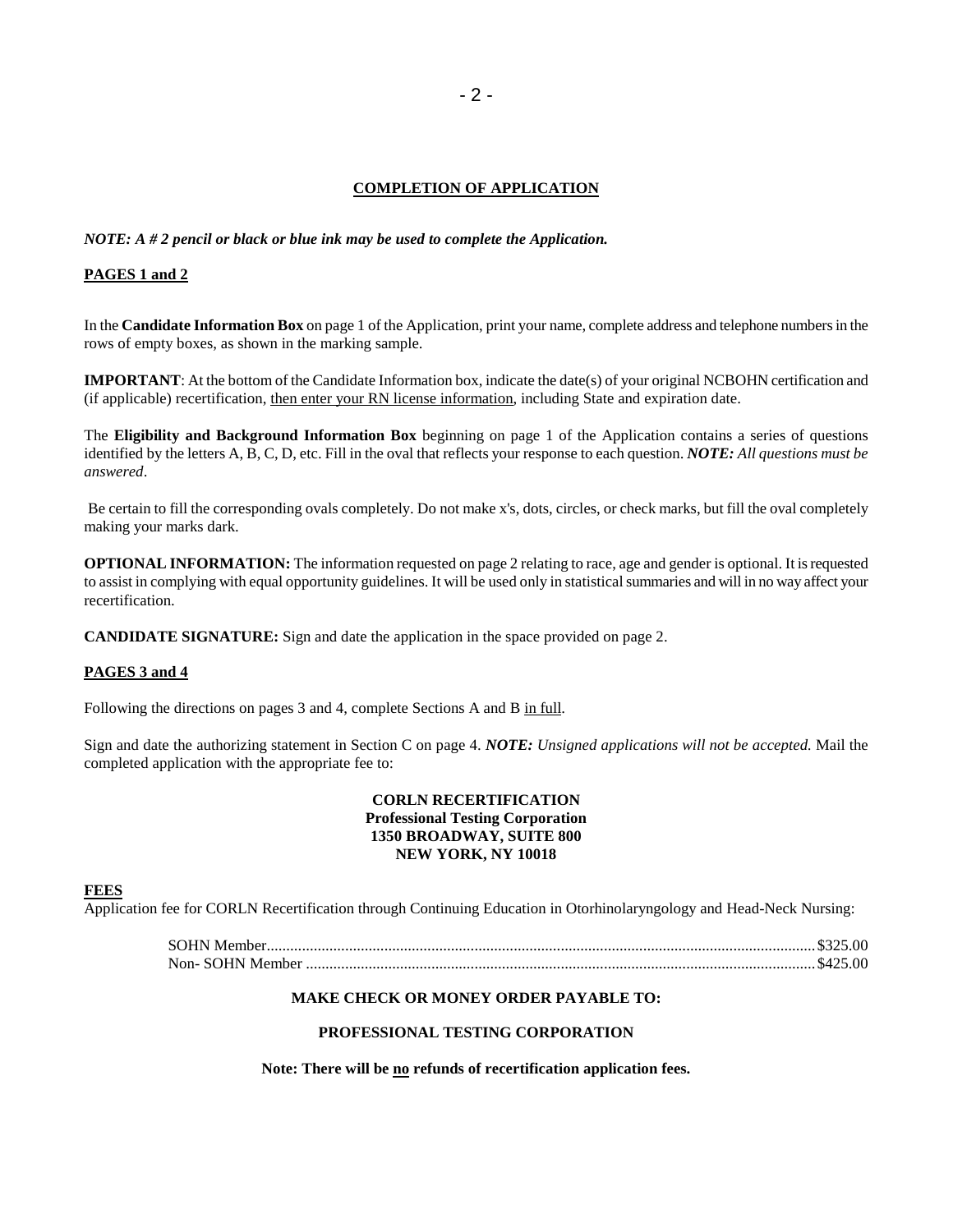

# **Application for CORLN Recertification through Continuing Education in Otorhinolaryngology and Head-Neck Nursing**

*MARKING INSTRUCTIONS:* This form will be scanned by computer, so please make your marks heavy and dark, filling the circles completely. Please print uppercase letters and avoid contact with the edge of the box. See example provided. ➤



Page 1

## Number and Street Apartment Number and Street Apartment Number and Street Apartment Number and Street Apartment Number City State/Province Zip/Postal Code Daytime Phone - <u>| | | |</u> |-**Candidate Information** Evening Phone - <u>| | | |</u> |-Current RN License Number: Month<br>License State: License Exp Date of Initial Certification Month Year Date of Most Recent Recertification **/ /** Email Address License Expiration (Month/Year) **/** First Name Middel Initial Last Name Suffix (Jr., Sr., etc.)  $\bigcirc$  Mr.  $\bigcirc$  Mrs. First Name  $\sum$  Ms.  $\bigcirc$  Dr.

# **Eligibility and Background Information**

*Darken only one choice for each question unless otherwise directed.*

#### **A. PERCENT OF WORKING TIME CURRENTLY SPENT IN OTORHINOLARYNGOLOGY AND HEAD-NECK NURSING: B. EXPERIENCE IN OTORHINOLARYNGOLOGY AND HEAD-NECK NURSING:**  $\bigcirc$  Less than 25% 25 to 50%  $\bigcap$  51 to 75% More than 75% **H. RECORD TOTAL NUMBER OF CONTACT HOURS FROM PAGE 4. C. HIGHEST ACADEMIC LEVEL ATTAINED:** Associate Degree in Nursing Diploma in Nursing O Bachelor's Degree in Nursing O Bachelor's Degree (non-Nursing) O Master's Degree in Nursing O Master's Degree (non-Nursing) O Doctoral Degree O Otorhinolaryngology  $\bigcirc$  Head-Neck O Otorhinolaryngology and Head-Neck O Otology and Neurotology O Pediatric Otorhinolaryngology **D. PRIMARY AREA OF NURSING PRACTICE:** O Private or Group Physician Practice O Hospital/Clinic Ambulatory Surgery Center Managed Care Facilities (i.e. HMO, PPO) O Home Health/Hospice Academic Institution Governmental O Self-employed O Other **PRIMARY PRACTICE SETTING: E.** *(Darken only one response.)* **F. PRIMARY ROLE:** *(Darken only one response.)* O Staff Nurse  $\bigcirc$  Office Nurse Manager/Administrator Educator O Advanced Practitioner (i.e. CNS, NP) O Other **G. MEMBER OF SOHN:** O No O Yes  $\bigcirc$  Less than 3 years  $\bigcirc$  3 years  $\bigcirc$  4 - 5 years  $\bigcirc$  6 - 10 years  $\bigcirc$  More than 10 years

**Total Contact Hours:**

*(Continue on page 2)*

O Surgery  $O$  Other



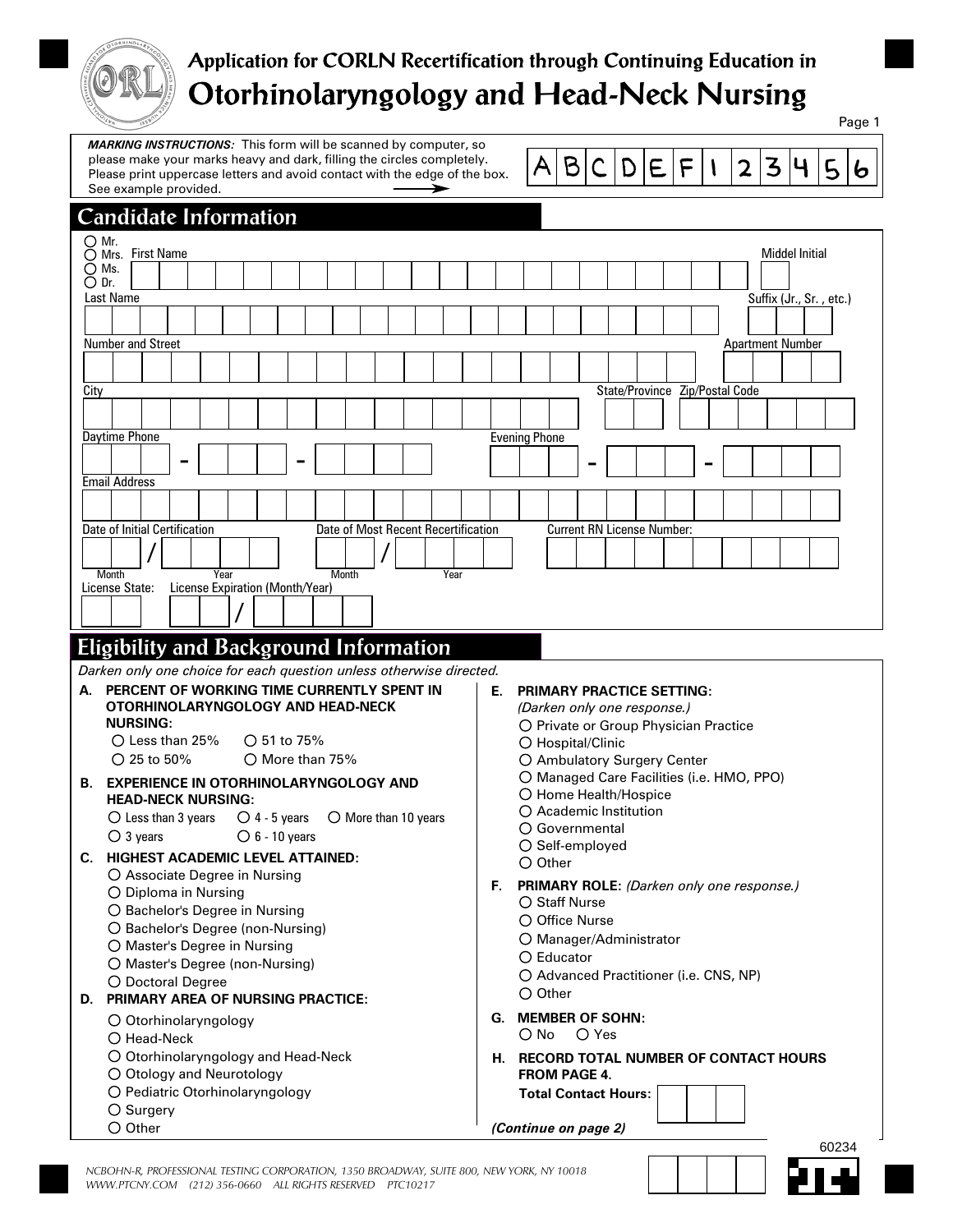

# **Application for CORLN Recertification through Continuing Education in** Page 2 **Otorhinolaryngology and Head-Neck Nursing**

# **Optional Information**

Note: Information related to race, age, and gender is optional and is requested only to assist in complying with general guidelines pertaining to equal opportunity. Such data will be used only in statistical summaries and in no way will affect your recertification.

| Race                                                              |                            | Age Range:          |                     | Gender:           |  |
|-------------------------------------------------------------------|----------------------------|---------------------|---------------------|-------------------|--|
| ○ African American                                                | $\bigcirc$ Native American | $\bigcirc$ Under 25 | $\bigcirc$ 40 to 49 | $\bigcirc$ Male   |  |
| $\bigcirc$ Asian                                                  | $\bigcirc$ White           | $\bigcirc$ 25 to 29 | $\bigcirc$ 50 to 59 | $\bigcirc$ Female |  |
| $\bigcirc$ Hispanic                                               | $\bigcirc$ No Response     | $\bigcirc$ 30 to 39 | $\bigcirc$ 60+      |                   |  |
| Candidate Signature                                               |                            |                     |                     |                   |  |
| <u>il idalo la comunicación de la conte de la decida de la de</u> |                            |                     |                     |                   |  |

I have read the the Guidelines for CORLN Recertification through Continuing Education in Otorhinolaryngology and Head-Neck Nursing and understand I am responsible for knowing it's contents. I certify that the information given in this Application is in accordance with Guidleines instructions and is accurate, correct, and complete.

*CANDIDATE SIGNATURE: DATE:*

| <b>CREDIT CARD PAYMENT</b><br>If you want to charge your application fee on your credit card provide all of the following information. | FOR OFFICE USE ONLY |
|----------------------------------------------------------------------------------------------------------------------------------------|---------------------|
| Name (as it appears on your card):                                                                                                     | Date                |
|                                                                                                                                        |                     |
| Charge my credit card for the total fee of: $\frac{2}{3}$ $\frac{1}{1}$                                                                |                     |
| Card type: O Visa O MasterCard O American Express                                                                                      |                     |
| Expiration date (month/year): $\begin{array}{ccc} 1 & 1 & 1 \\ 1 & 1 & 1 \end{array}$                                                  | Fee:                |
| Card Number:                                                                                                                           | Check               |
|                                                                                                                                        |                     |
|                                                                                                                                        | 0024                |

*PROFESSIONAL TESTING CORPORATION, 1350 BROADWAY, SUITE 800, NEW YORK, NY 10018 WWW.PTCNY.COM (212) 356-0660 ALL RIGHTS RESERVED PTC2K089*

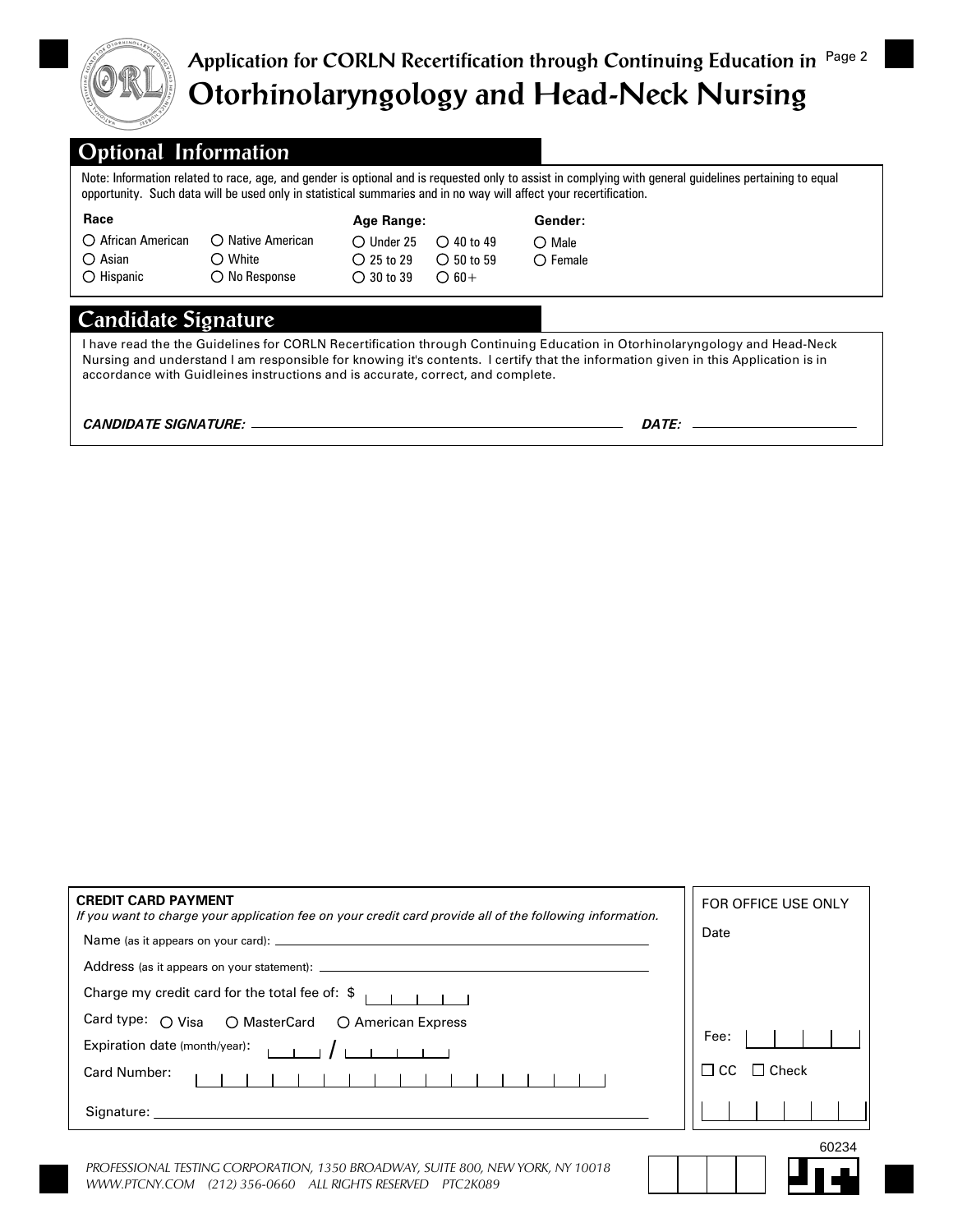# **Application for CORLN Recertification through Continuing Education in Otorhinolaryngology and Head-Neck Nursing**

Directions: To recertify through continuing education, the candidate must document 100 contact hours (CH) related to the defined practice of otorhinolaryngology and head-neck nursing. All applicable contact hours must have been completed during the five years preceding the candidate's certification renewal date. All CORLNs are responsible for maintaining continuing education records used for this application. All applications are subject to audit and may be randomly selected for verification of the information provided. Candidates whose applications are selected for audit will be notified on receipt of application and will be requested to document all entries.

A. CONTINUING EDUCATION PROGRAMS: These may include workshops, seminars, professional development offerings, home-study courses, and state or national conferences approved or provided by SOHN or another ANCC accredited organization. Candidates must have written documentation of the number of hours for each program completed. List programs in date order, beginning with the most recent. Print or type all information.

| Mo/Yr of<br>Program | Program<br>Title | Program<br>Code <sup>*</sup> | <b>Program Provider</b> | Number<br>of Contact<br>Hours |
|---------------------|------------------|------------------------------|-------------------------|-------------------------------|
|                     |                  |                              |                         |                               |
|                     |                  |                              |                         |                               |
|                     |                  |                              |                         |                               |
|                     |                  |                              |                         |                               |
|                     |                  |                              |                         |                               |
|                     |                  |                              |                         |                               |
|                     |                  |                              |                         |                               |
|                     |                  |                              |                         |                               |
|                     |                  |                              |                         |                               |
|                     |                  |                              |                         |                               |
|                     |                  |                              |                         |                               |
|                     |                  |                              |                         |                               |
|                     |                  |                              |                         |                               |
|                     |                  |                              |                         |                               |
|                     |                  |                              |                         |                               |
|                     |                  |                              |                         |                               |
|                     |                  |                              |                         |                               |
|                     |                  |                              |                         |                               |
|                     |                  |                              |                         |                               |

**\*** Program Code: **W** = Workshop/Seminar, **C** = State/National Conferences, **H** = Homestudy/Correspondence, **I** = Internet **O** = Other

*ENTER TOTAL NUMBER OF HOURS OF CONTACT HOURS: \_\_\_\_\_\_\_\_\_\_\_\_*

Page 3

*CONTINUE ON PAGE 4*